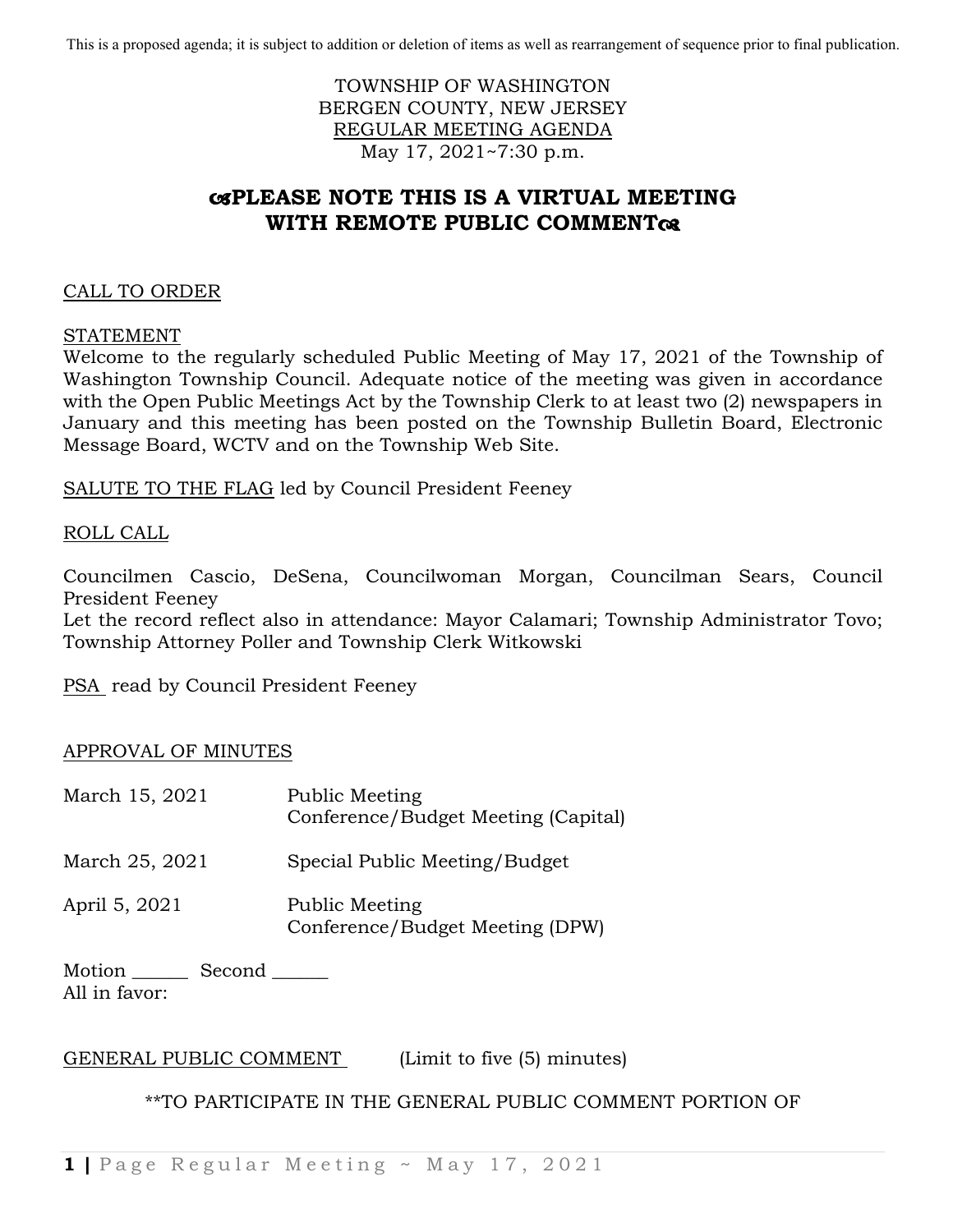### THE MEETING, PLEASE CLICK ON THE LINK BELOW TO JOIN THE WEBINAR, \*9 TO RAISE HAND, \*6 TO UNMUTE. YOU WILL BE ASKED TO STATE YOUR NAME AND ADDRESS FOR THE RECORD, AND WE ASK THAT ONLY ONE PERSON SPEAK AT A TIME, THERE IS A FIVE-MINUTE LIMIT PER CALLER. PLEASE NOTE THAT THIS IS PUBLIC COMMENT AND COMMENTS BY THE COUNCIL, MAYOR OR ADMINISTRATOR WILL BE AT THE END OF THE PUBLIC COMMENT SECTION. AT THE END, NO MORE CALLS WILL BE ACCEPTED\*\*

| When: May 17, 2021 07:30 PM Eastern Time (US and Canada) |  |
|----------------------------------------------------------|--|
| Topic: 05.17.2021 COUNCIL MEETING                        |  |

Please click the link below to join the webinar: <https://zoom.us/j/92922487259?pwd=WWhqdEllWjF4VjBaQ3Q4M2JhZDZ0dz09> Passcode: 111114 Or One tap mobile : US:  $+13126266799,92922487259#,...$ \*111114# or +19292056099,,92922487259#,,,,\*111114# Or Telephone: Dial(for higher quality, dial a number based on your current location): US: +1 312 626 6799 or +1 929 205 6099 or +1 301 715 8592 or +1 346 248 7799 or +1 669 900 6833 or +1 253 215 8782 Webinar ID: 929 2248 7259 Passcode: 111114 International numbers available:<https://zoom.us/u/anJSza3zo>

Motion to Open the Public Comment Motion: Second: \_\_\_\_\_\_ All in favor:

Motion to Close Public Comment Motion: \_\_\_\_\_\_\_ Second: All in favor:

#### FOLLOW UP COMMENTS:

#### COUNCIL COMMENTS:

### MAYOR/ADMINISTRATOR COMMENTS:

ORDINANCES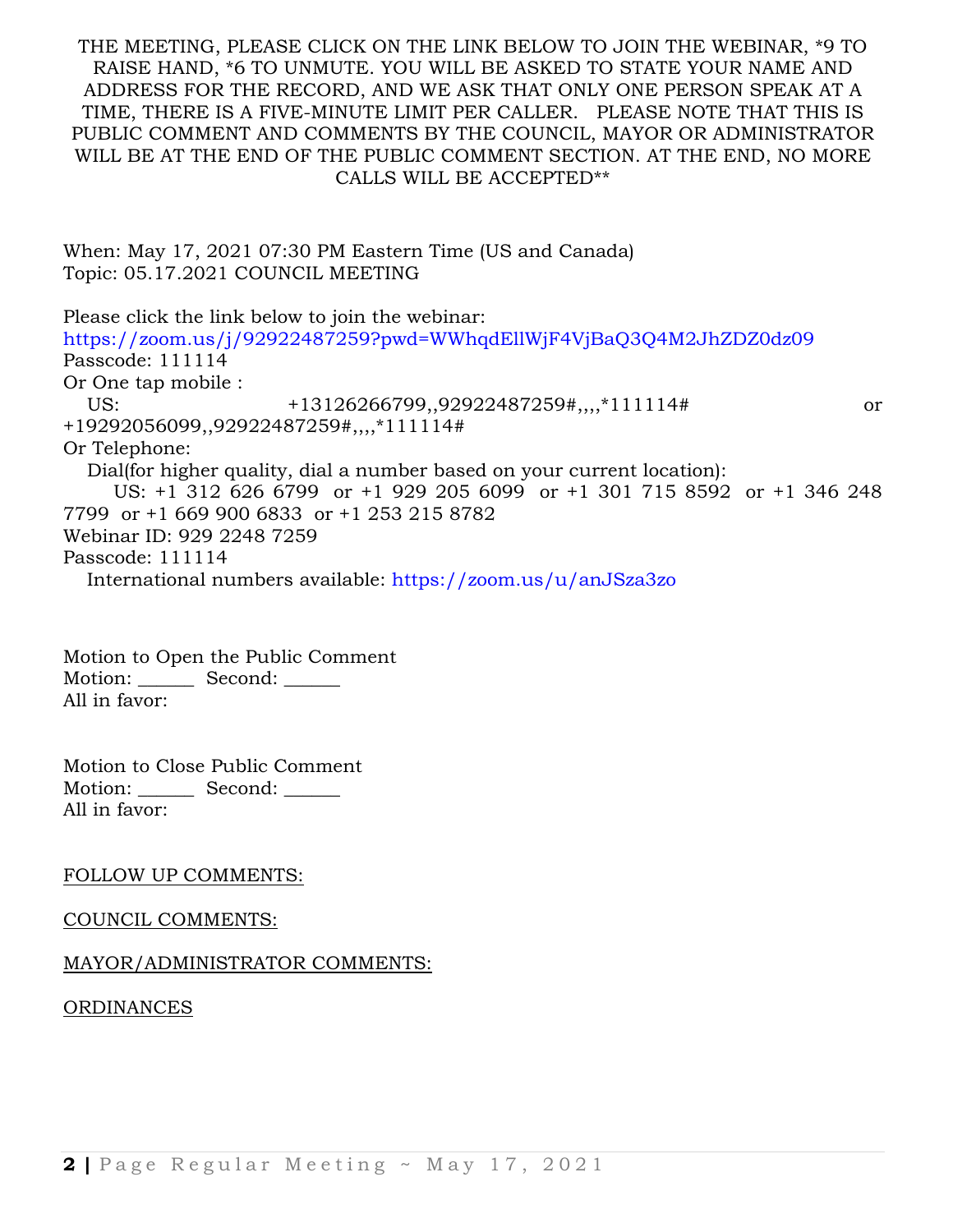Adoption, 2nd Reading:

Ordinance No. 21-08

AN ORDINANCE RESTRICTING THE SALE OF MARIJUANA AND RELATED PRODUCTS WITHIN THE TOWNSHIP OF WASHINGTON

Resolution No. 21-210 Authorizing Second Reading and Opening of Public Hearing for Ordinance 21-08

Motion: Second: Councilmen Cascio, DeSena, Councilwoman Morgan, Councilman Sears, Council President Feeney

Please click the link below to participate in the **public hearing**:

<https://zoom.us/j/92922487259?pwd=WWhqdEllWjF4VjBaQ3Q4M2JhZDZ0dz09> Passcode: 111114 Or One tap mobile : US:  $+13126266799,92922487259\#...,*111114\#$  or +19292056099,,92922487259#,,,,\*111114# Or Telephone: Dial(for higher quality, dial a number based on your current location): US: +1 312 626 6799 or +1 929 205 6099 or +1 301 715 8592 or +1 346 248 7799 or +1 669 900 6833 or +1 253 215 8782 Webinar ID: 929 2248 7259 Passcode: 111114 International numbers available:<https://zoom.us/u/anJSza3zo>

Motion to Close Public Hearing for Ordinance 21-08 Motion: Second: Councilmen Cascio, DeSena, Councilwoman Morgan, Councilman Sears, Council President Feeney

Motion to Adopt Ordinance No. 21-08 at second reading by title

Motion: Second:

Councilmen Cascio, DeSena, Councilwoman Morgan, Councilman Sears, Council President Feeney

#### <u> ભાજાબાજા ભાજા ભાજા ભાજા ભાજપ</u>

Ordinance No. 21-09

BOND ORDINANCE APPROPRIATING \$1,910,000, AND AUTHORIZING THE ISSUANCE OF \$1,818,000 BONDS FOR VARIOUS IMPROVEMENTS OR PURPOSES AUTHORIZED TO BE UNDERTAKEN BY THE TOWNSHIP OF WASHINGTON, IN THE COUNTY OF BERGEN, NEW JERSEY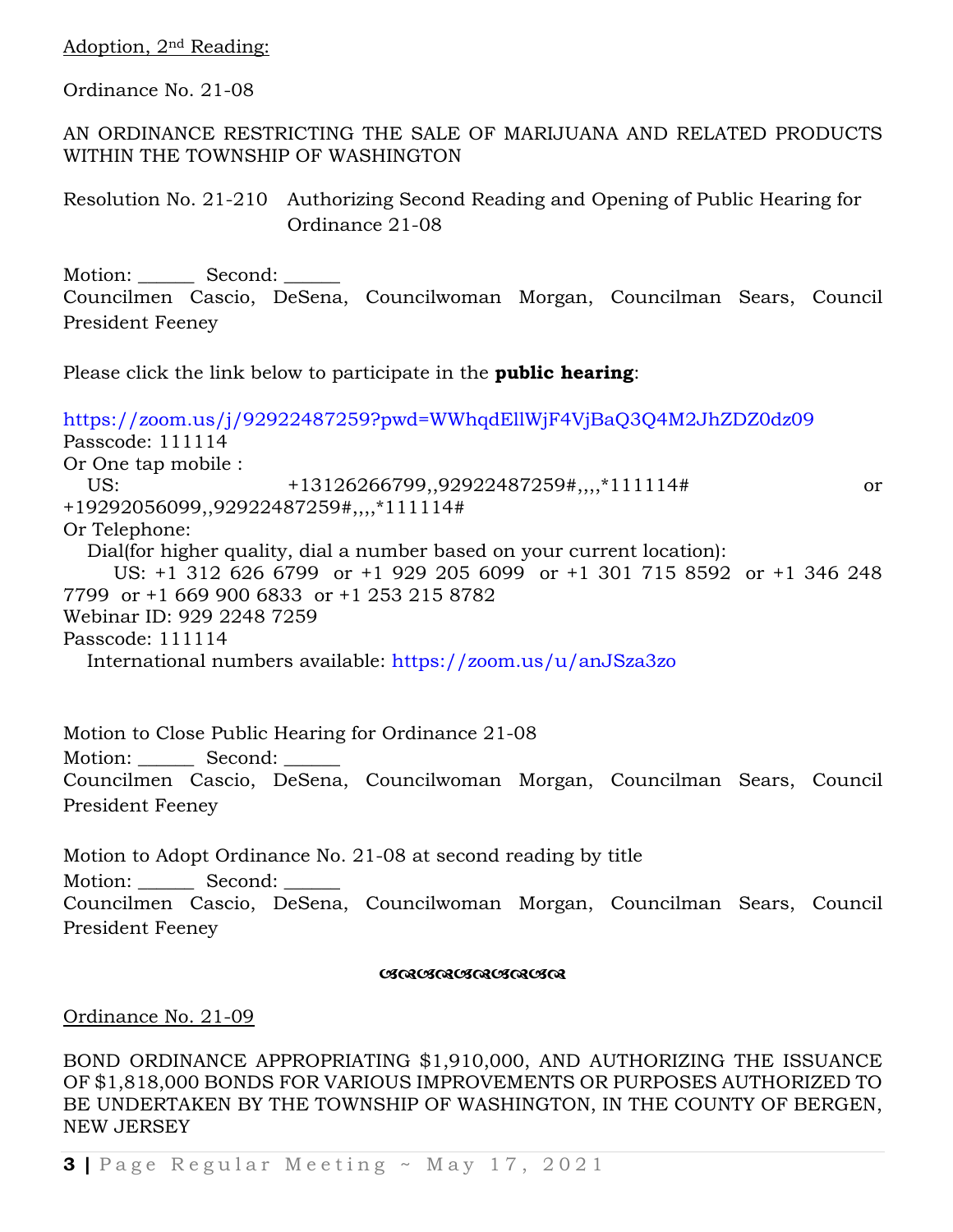Resolution No. 21-211 Authorizing Second Reading and Opening of Public Hearing for Ordinance 21-09

Motion: \_\_\_\_\_\_\_ Second: \_\_\_\_\_\_

Councilmen Cascio, DeSena, Councilwoman Morgan, Councilman Sears, Council President Feeney

Please click the link below to participate in the **public hearing**:

<https://zoom.us/j/92922487259?pwd=WWhqdEllWjF4VjBaQ3Q4M2JhZDZ0dz09> Passcode: 111114 Or One tap mobile : US:  $+13126266799,92922487259\#, 1111114\#$  or +19292056099,,92922487259#,,,,\*111114# Or Telephone: Dial(for higher quality, dial a number based on your current location): US: +1 312 626 6799 or +1 929 205 6099 or +1 301 715 8592 or +1 346 248 7799 or +1 669 900 6833 or +1 253 215 8782 Webinar ID: 929 2248 7259 Passcode: 111114 International numbers available:<https://zoom.us/u/anJSza3zo>

Motion to Close Public Hearing for Ordinance 21-09 Motion: Second: Councilmen Cascio, DeSena, Councilwoman Morgan, Councilman Sears, Council President Feeney

Motion to adopt Ordinance No. 21-09 at second reading by title Motion: Second: Councilmen Cascio, DeSena, Councilwoman Morgan, Councilman Sears, Council President Feeney

#### **GRAGGAGAGAGAGA**

Ordinance No. 21-10

AN ORDINANCE PROVIDING FOR THE IMPROVEMENT OF RIDGEWOOD ROAD, HUDSON AVENUE AND BRIDGE STREET IN AND BY THE TOWNSHIP OF WASHINGTON, IN THE COUNTY OF BERGEN, NEW JERSEY, AND APPROPRIATING \$410,000 THEREFOR CONSTITUTING PROCEEDS OF GRANTS FROM THE NEW JERSEY DEPARTMENT OF TRANSPORTATION

Resolution No. 21-212 Authorizing Second Reading and Opening of Public Hearing for Ordinance 21-10

Motion: Second: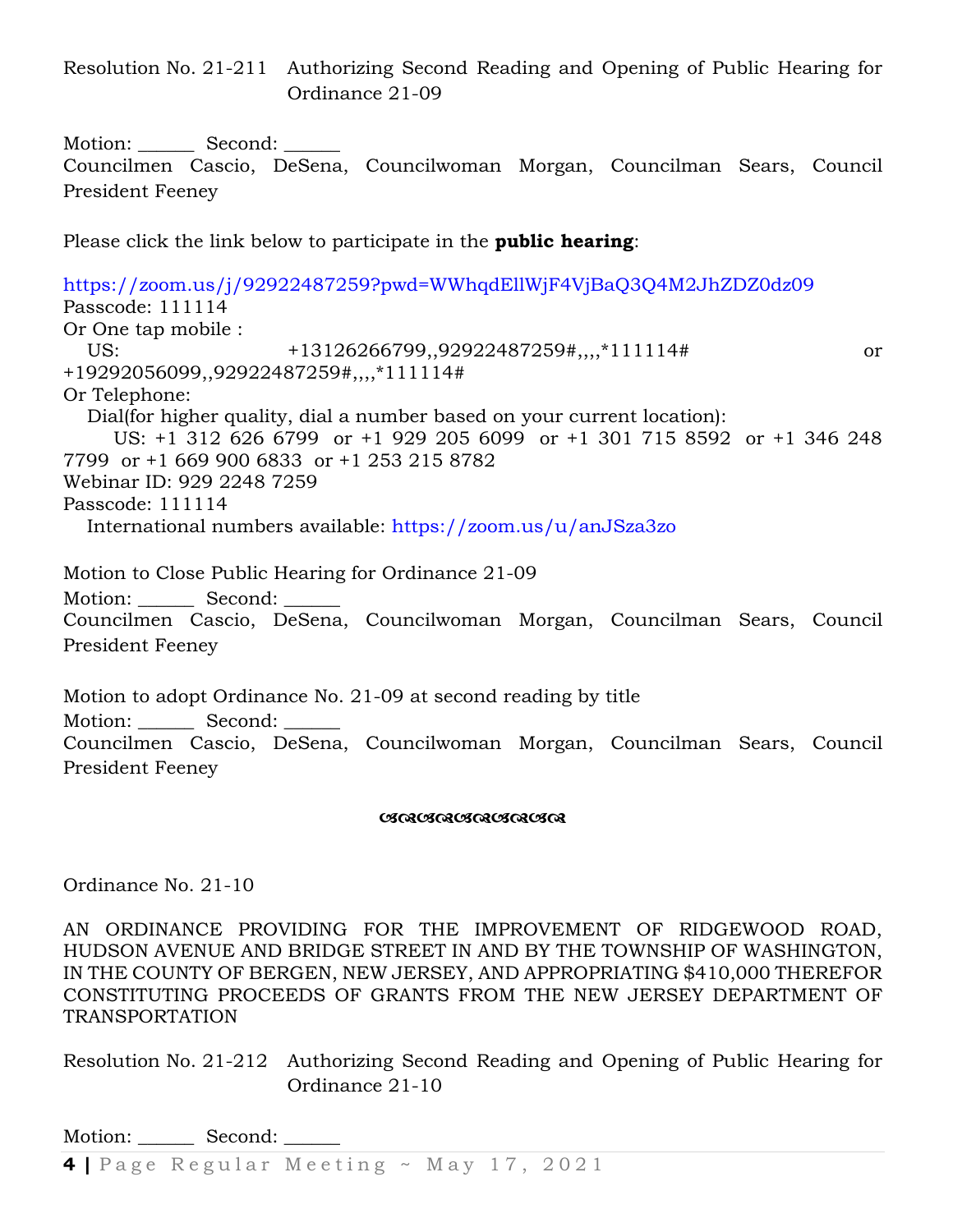Councilmen Cascio, DeSena, Councilwoman Morgan, Councilman Sears, Council President Feeney

Please click the link below to participate in the **public hearing**:

<https://zoom.us/j/92922487259?pwd=WWhqdEllWjF4VjBaQ3Q4M2JhZDZ0dz09> Passcode: 111114 Or One tap mobile : US:  $+13126266799,92922487259\#, 1111114\#$  or +19292056099,,92922487259#,,,,\*111114# Or Telephone: Dial(for higher quality, dial a number based on your current location): US: +1 312 626 6799 or +1 929 205 6099 or +1 301 715 8592 or +1 346 248 7799 or +1 669 900 6833 or +1 253 215 8782 Webinar ID: 929 2248 7259 Passcode: 111114 International numbers available:<https://zoom.us/u/anJSza3zo>

Motion to Close Public Hearing for Ordinance 21-10 Motion: Second: Councilmen Cascio, DeSena, Councilwoman Morgan, Councilman Sears, Council President Feeney

Motion to adopt Ordinance No. 21-10 at second reading by title

Motion: Second:

Councilmen Cascio, DeSena, Councilwoman Morgan, Councilman Sears, Council President Feeney

Introduction, 1st Reading: None

INDIVIDUAL RESOLUTION: none.

RESOLUTIONS/CONSENT AGENDA

The following items have been determined to have the unanimous consent of Council and will be enacted in one motion. Should any item require independent consideration, any Council Member may have such item removed from the Consent Agenda.

Council President Feeney asks, does anyone have any resolution(s) to be removed from consent agenda for discussion?

Resolution No. 21-209 Authorization to ratify award of an emergency contract for Memorial Field lighting

Resolution No. 21-213 Authorize payment of bills April 29, 2021-May 12, 2021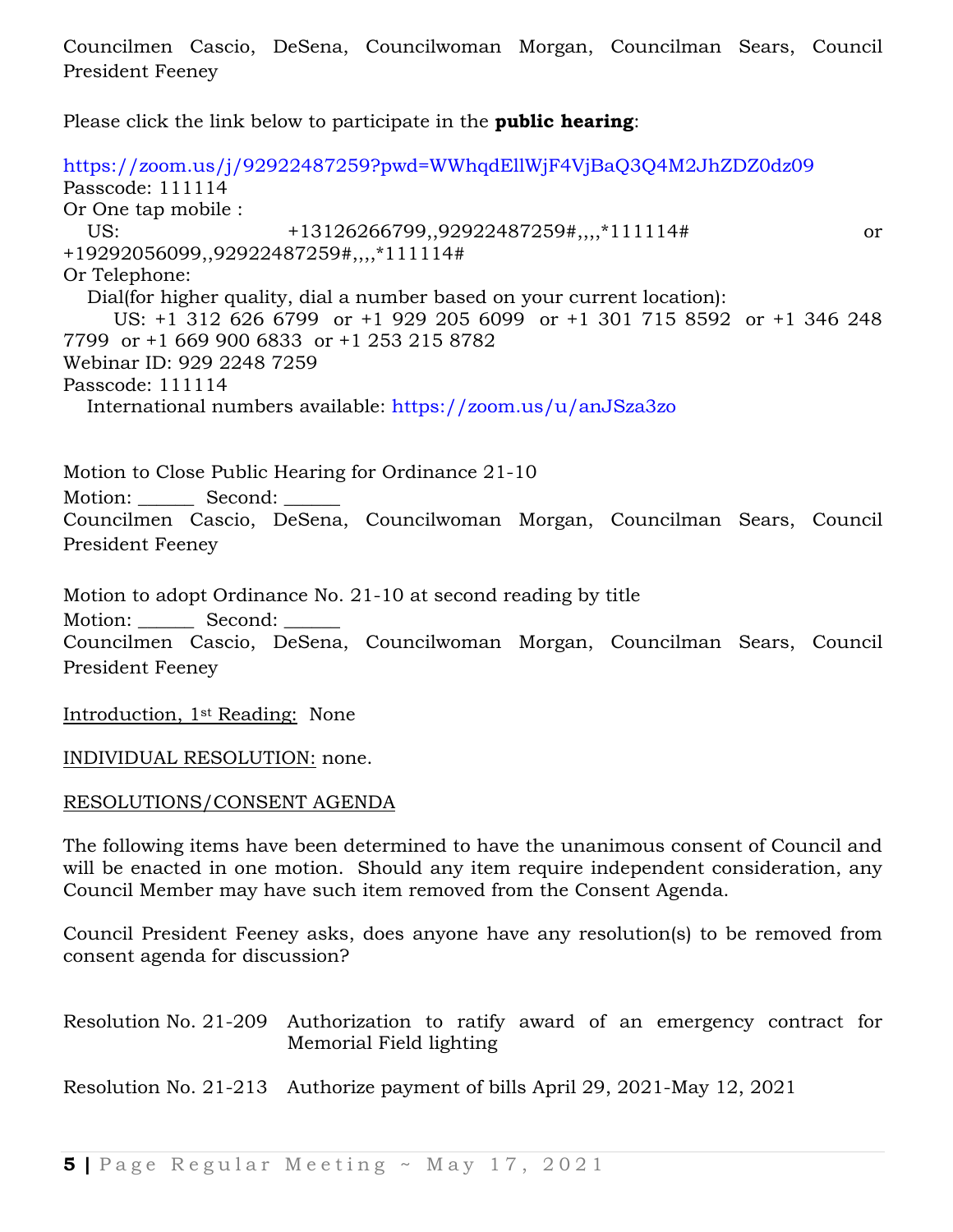Resolution No. 21-214 Authorize award of contract for Municipal Architect, Arcari Iovino, One Katherine Street, Little Ferry, NJ 07643 Resolution No. 21-215 Authorize appointment of Joseph Citro as the Qualified Purchasing Agent, May 17, 2021 through May 16, 2022 Resolution No. 21-216 Authorize refund of engineering escrow fees, Block 4407, Lot 55, 354 Beech Street, in the amount NTE \$1,000.00 Resolution No. 21-217 Authorize solid waste service agreement with the BCUA, years June 1, 2021-May 31, 2023 Resolution No. 21-218 Authorize approval for CSH Pascack, LLC-Treatment Works Application, Block 2202, Lot 1, 620 Pascack Road

Motion to approve consent agenda resolutions Motion: Second: \_\_\_\_\_\_ All in favor:

RESOLUTIONS REMOVED FROM CONSENT AGENDA (if necessary)

Resolution No. Motion: Second: \_\_\_\_\_\_

*Discussion:*

Councilmen Cascio, DeSena, Councilwoman Morgan, Councilman Sears, Council President Feeney

Resolution No. \_\_\_\_\_\_\_\_\_\_\_\_\_\_ Motion: Second:

*Discussion:*

Councilmen Cascio, DeSena, Councilwoman Morgan, Councilman Sears, Council President Feeney

Adjournment to Conference Agenda  $\omega$ Motion: Second: \_\_\_\_\_\_ All in favor:

> THE NEXT REGULAR MEETING OF THE TOWNSHIP COUNCIL WILL BE ON **Wednesday, June 9, 2021** BEGINNING AT 7:30 P.M. *Sign Up for [e-Alerts](http://www.twpofwashington.us/site/cpage.asp?cpage_id=180016957&sec_id=180006394) and Swift* **911** *Notifications www.twpofwashington.us*